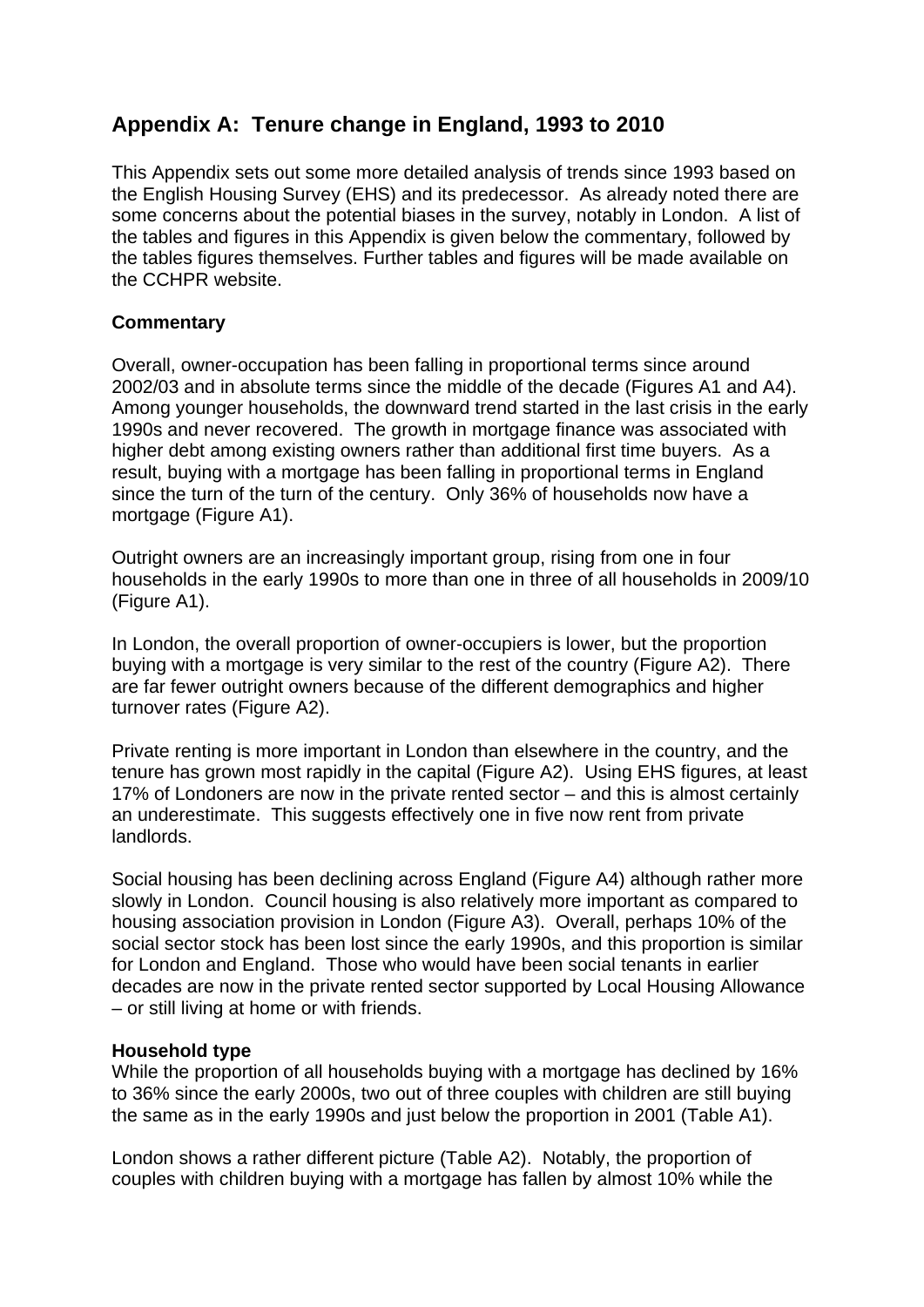proportion in private renting has increased sharply from 6% to 15%. The proportion of lone parents able to buy has also fallen more in London than elsewhere reflecting increasing affordability problems (and maybe a different make up of lone parents) while the percentage renting has more than doubled.

The biggest proportionate change among owners is the importance of owning outright (Table A1). Fifty per cent of couples without children now own outright as compared to less than 40% in the early 1990s. The growth of this group is particularly important as some of these household have lower incomes but with lower housing related costs they are protected from interest rate risk.

It might be expected that this growth arises from increasing proportions of older households – but surprisingly the evidence is against this. The proportion of households with heads aged 65 and over has been relatively stable, falling slightly in London (Figure A7) and rising only slightly in the rest of the country (Figure A8 and A9). What has changed is the proportion of social tenants in this age group which very roughly offsets the growth in outright owners in all of these three figures. Thus, what we are observing is the outcome of the very large proportionate increases in owner-occupation in the 1970s – through income growth and access to mortgages – and in the 1980s when Right to Buy transferred very large numbers of households from council tenancies to owner-occupation. These groups have now largely paid off their mortgages – and interestingly have not chosen to remain in mortgage debt.

The trend in the growth in outright ownership will continue into the future for at least another decade – although the pace of change will slow. This will help older households to manage their budgets more effectively and will prop up the numbers in home ownership.

The second very large change is in the proportion of couples with children and particularly lone parents who are living in the private rented sector (Table A1). Overall, the proportion of couples with children in the private rented sector has almost doubled, from 6% to 11%, while that for lone parents has grown to almost one in four as compared to less than one in ten in the early 1990s. It should however be noted that the total number of couples with children has fallen by around 15% over the same period so the numbers affected are not quite as large as might at first be thought.

The pattern is very similar in London with more than one in five families with children now living in the private rented sector (Table A2). What is different here is that the proportions in the social sector are both very much higher than outside the capital and have remained relatively constant except for a slight fall among lone parents. Thus, although social renting is playing a smaller role than in the past in London, in particular the biggest shifts among families with children are from buying to private renting – rather than from social to private renting.

Again, it might be argued that what we are observing with respect to the changing tenure of families with children is more an outcome of demographic change – particularly with respect to the numbers able to buy with a mortgage. However, in London this is not the case – the proportion of couples with children has remained fairly constant in London at around 23% – so the large change in the proportion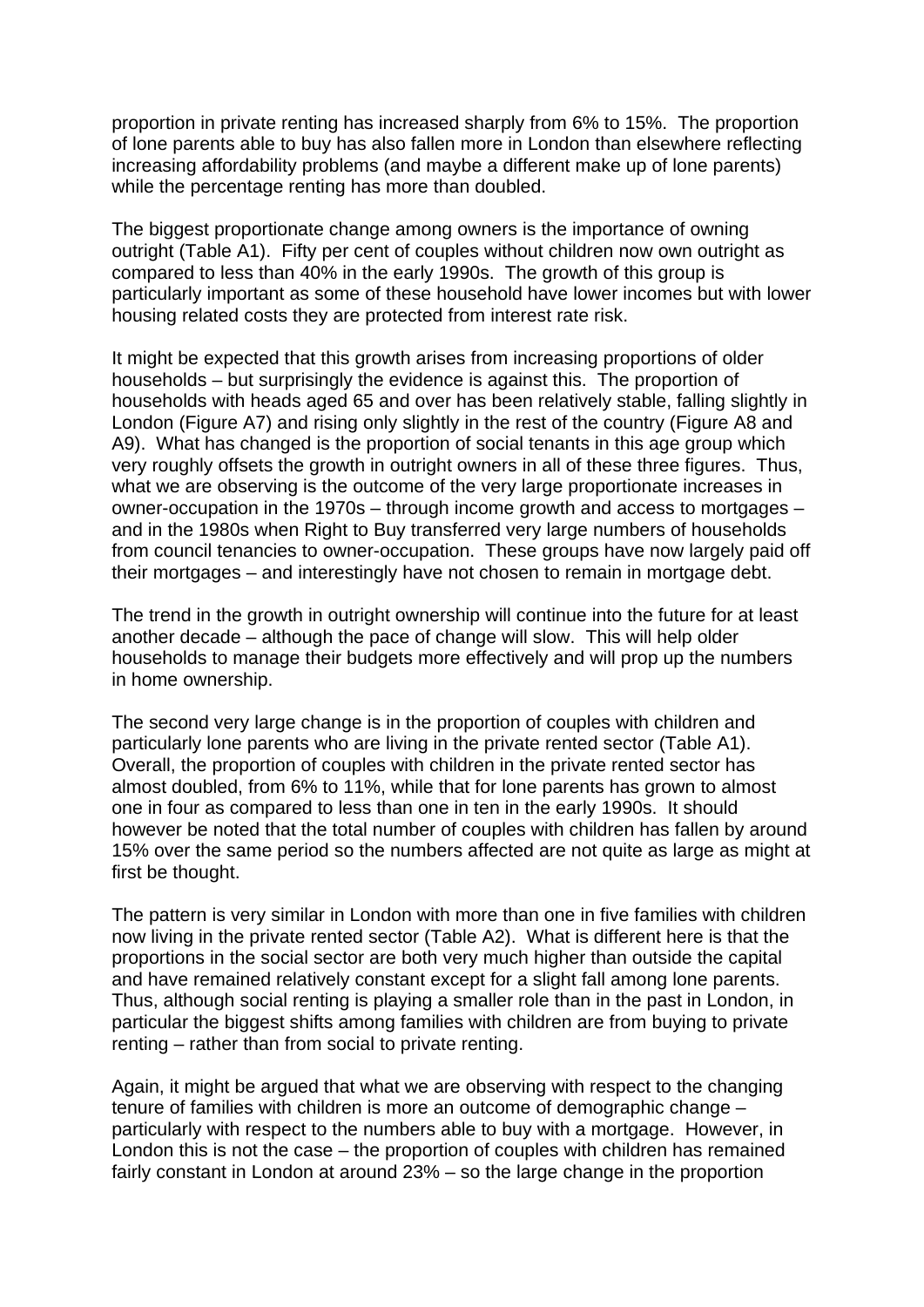buying with a mortgage cannot be explained by a declining proportion of the group most likely to buy. This is about access and affordability. In the rest of the country, the story is rather different (Table A3). There has been a significant decline in the proportion of couples with children from 26% to 22% – so there are now proportionately fewer traditional two parent households than in London. But, this group is also less likely to buy than in the past, presumably reflecting problems of affordability and access to finance.

#### **Lower to Middle-Income (LMI) households**

Table A4 – A7 clarify the household make-up of the LMI household group. Table A4 covers the whole country; table A5 covers London; and Table A6 the Rest of England. Table A7 uses a different more inclusive definition of households with children with not only couples and single persons with children but also multi adult households including one or more dependent children.

A large proportion of lower to middle income households (between 10% and 50% of the income distribution) are single elderly and couples without children reflecting the extent to which those on lower to middle incomes are concentrated among the elderly. Families with children account for some 34% of all lower to middle income households – a proportion which has remained stable over the period.

While homeownership is lower among those with incomes between 10% and 50%, it is still the dominant tenure, with over half of all such households in owner-occupation but only 23% buying with a mortgage (Figure A10) and almost one in three owning outright (Figure A10). This again reflects the extent to which older households have lower incomes, but many are protected from increased housing costs.

In London, however, the proportions of single elderly and couples without children are much lower and have been declining over the period. Well over 40% of all lower income households are families with children. The dominant tenure for this group is social housing with more than one in four households in the council sector and one in six in housing association accommodation.

Across the country, lower to middle income older households and couples without children are under-represented in the private rented sector, as a result of past policy with respect to social housing and the growth of owner-occupation from the 1970s. Even so families with children are slightly under-represented in terms of owneroccupation, while in 2008/09–2009/10, they accounted for 46% of private tenants in the EHS as compared to 34% overall. The latest figure maybe an anomaly but throughout the period, families with children have always been the largest group in the private rented sector accounting for well over a third of such households with the proportion increasing over time.

In London, there are proportionately fewer couples with no children who are owneroccupiers, than in the rest of the country – and also of course, fewer such households at least among the elderly.

Families with children are as important in London as in the rest of the country and, excluding the latest apparently anomalous figures, account from roughly the same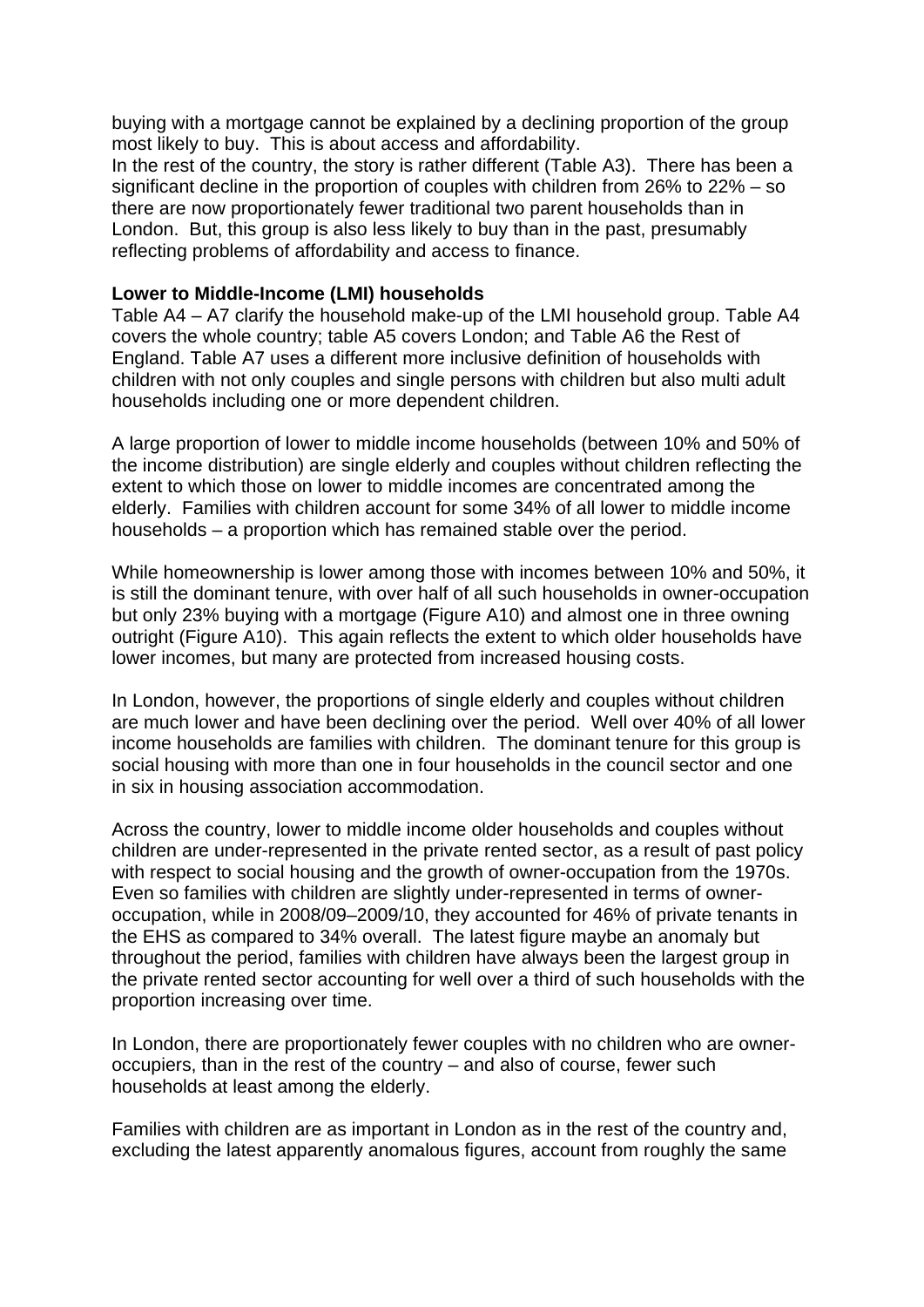proportion of the, larger, private rented sector. Even so, private renting is not dominant in London as higher proportions are in the social sector.

#### **Lower Quartile (LQ) households**

The picture for those with incomes in the lowest quartile of the income distribution is in many ways very similar – except to the extent that the relative importance of older households increases. Over a third of households in the bottom quartile are outright owners – slightly more than the proportion of social tenants (Figure A13).

In London, it is more obvious that social renting is the dominant tenure with over 45% housed in the sector and only one in four outright owners (Figure A14). Not surprisingly, the proportions buying on a mortgage are both low and declining.

The proportion of social tenant households who are families with children is similar across the country accounting for almost 45% of the tenure. However, the relative scale of the sector is smaller in the rest of England (Figure A15) than in London – so relatively more households are supported in London.

Again probably the most important issue is what is going on in the private rented sector. Across the country, over 40% of the sector is made up of families with children – with the large growth taking place reflecting the decline in younger mortgagors. In London, the growth appears to have happened later. This may, at least in part, be associated with the well documented slower outmigration of family households to the rest of the country.

#### **List of figures and tables**

- Figure A1: Housing tenure, England
- Figure A2: Housing tenure, London
- Figure A3: Housing tenure, rest of England
- Figure A4: Housing tenure, England
- Figure A5: Housing tenure, London
- Figure A6: Housing tenure, rest of England
- Table A1: Household type within tenure, England
- Table A2: Household type within tenure, London
- Table A3: Household type within tenure, rest of England
- Figure A7: Percentage changes of household head aged 65+, London
- Figure A8: Percentage changes of household head aged 65+, rest of England
- Figure A9: Percentage changes of household head aged 65+, England
- Figure A10: Housing tenure of LMI households, England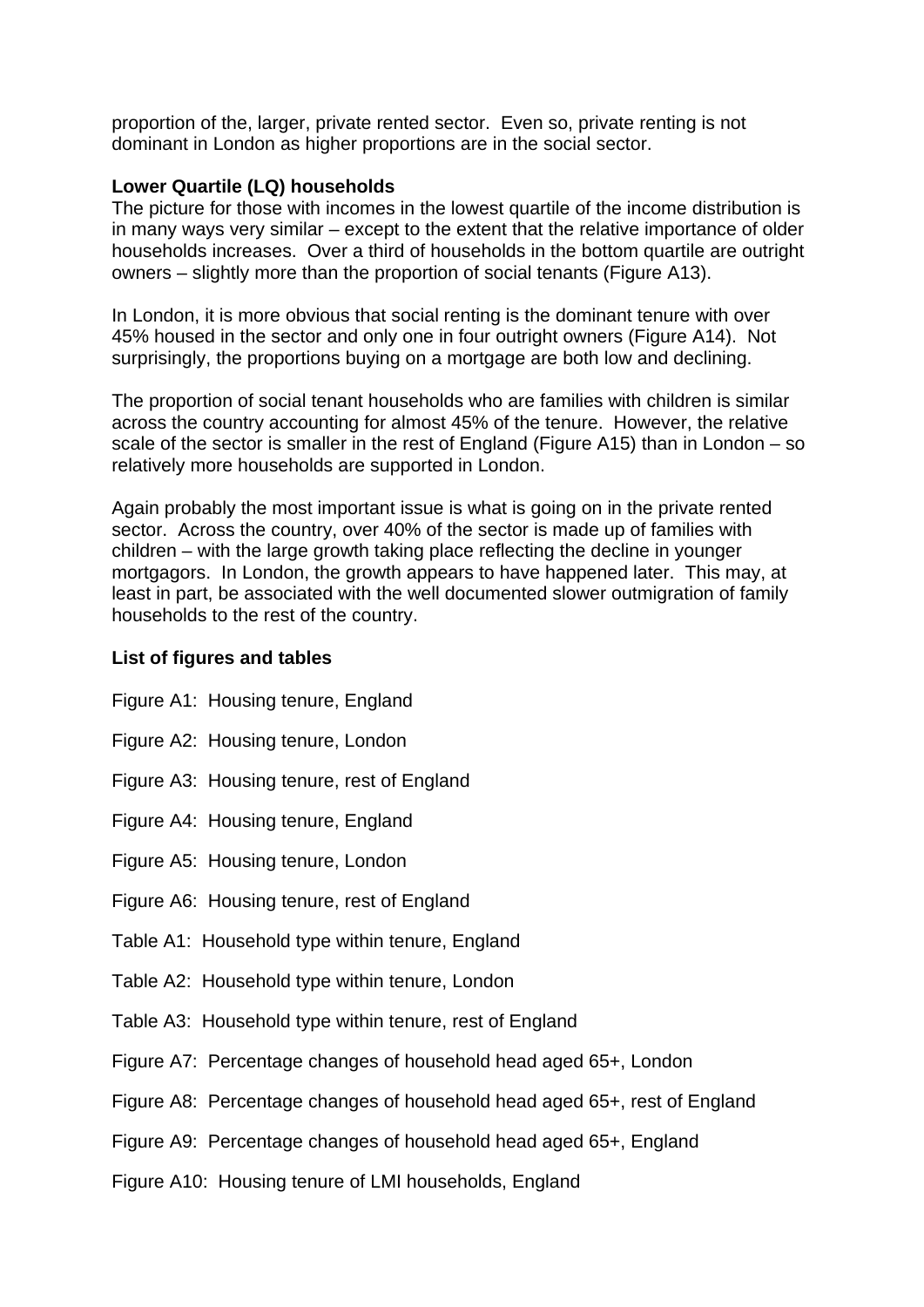- Figure A11: Housing tenure of LMI households, London
- Figure A12: Housing tenure of LMI households, rest of England
- Table A4: Household type within tenure for LMI households, England
- Table A5: Household type within tenure for LMI households, London
- Table A6: Household type within tenure for LMI households, rest of England
- Table A7: Household tenure of LMI families with children
- Figure A13: Housing tenure of LQ households, England
- Figure A14: Housing tenure of LQ households, London
- Figure A15: Housing tenure of LQ households, rest of England



**Figure A1: Housing tenure, England** 

Notes: Buying with mortgage included shared ownership; Other included employer provided housing, living with friend/relative and squatting.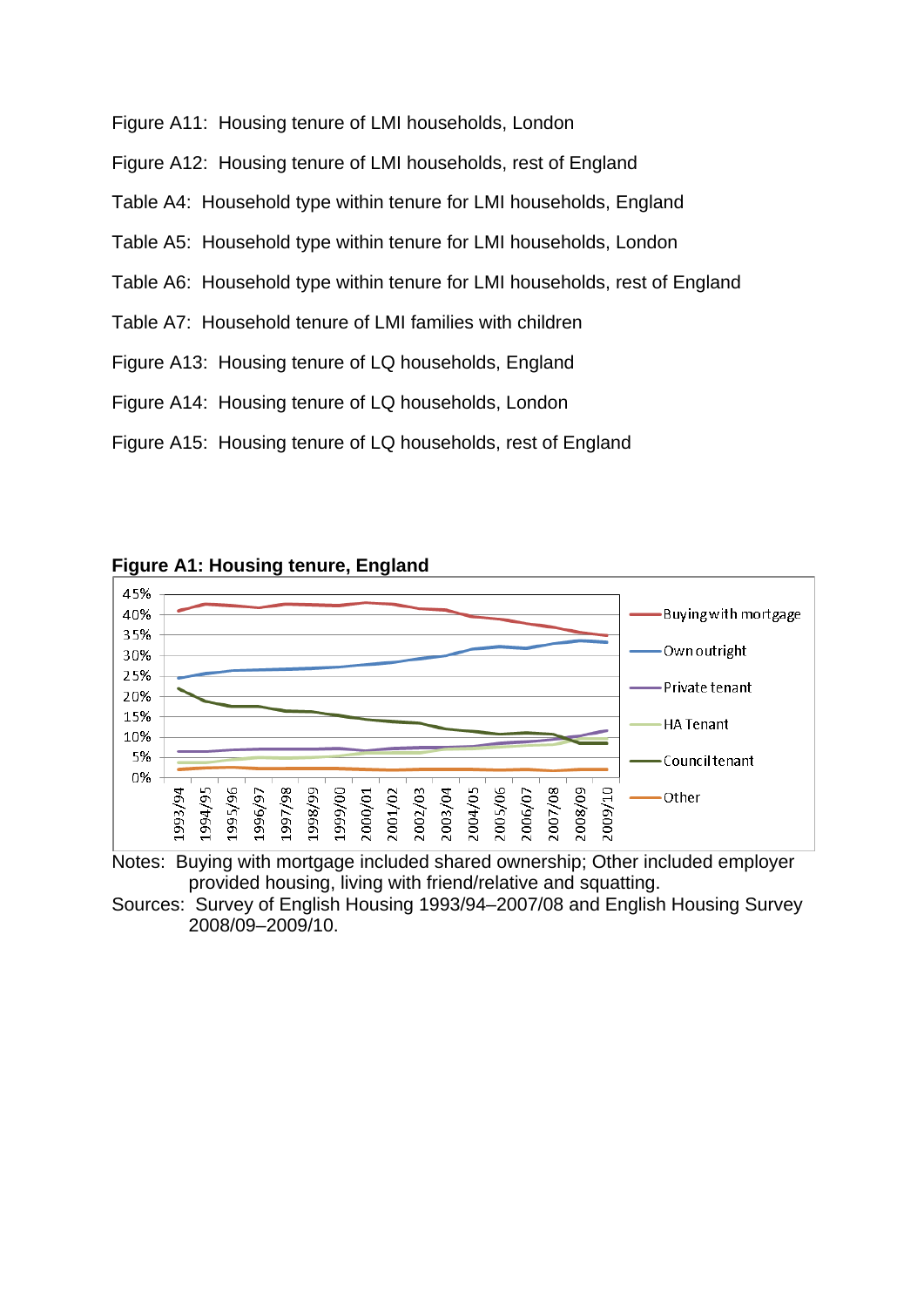

**Figure A2: Housing tenure, London** 

Notes: Buying with mortgage included shared ownership; Other included employer provided housing, living with friend/relative and squatting.

Sources: Survey of English Housing 1993/94–2007/08 and English Housing Survey 2008/09–2009/10.



Notes: Buying with mortgage included shared ownership; Other included employer provided housing, living with friend/relative and squatting.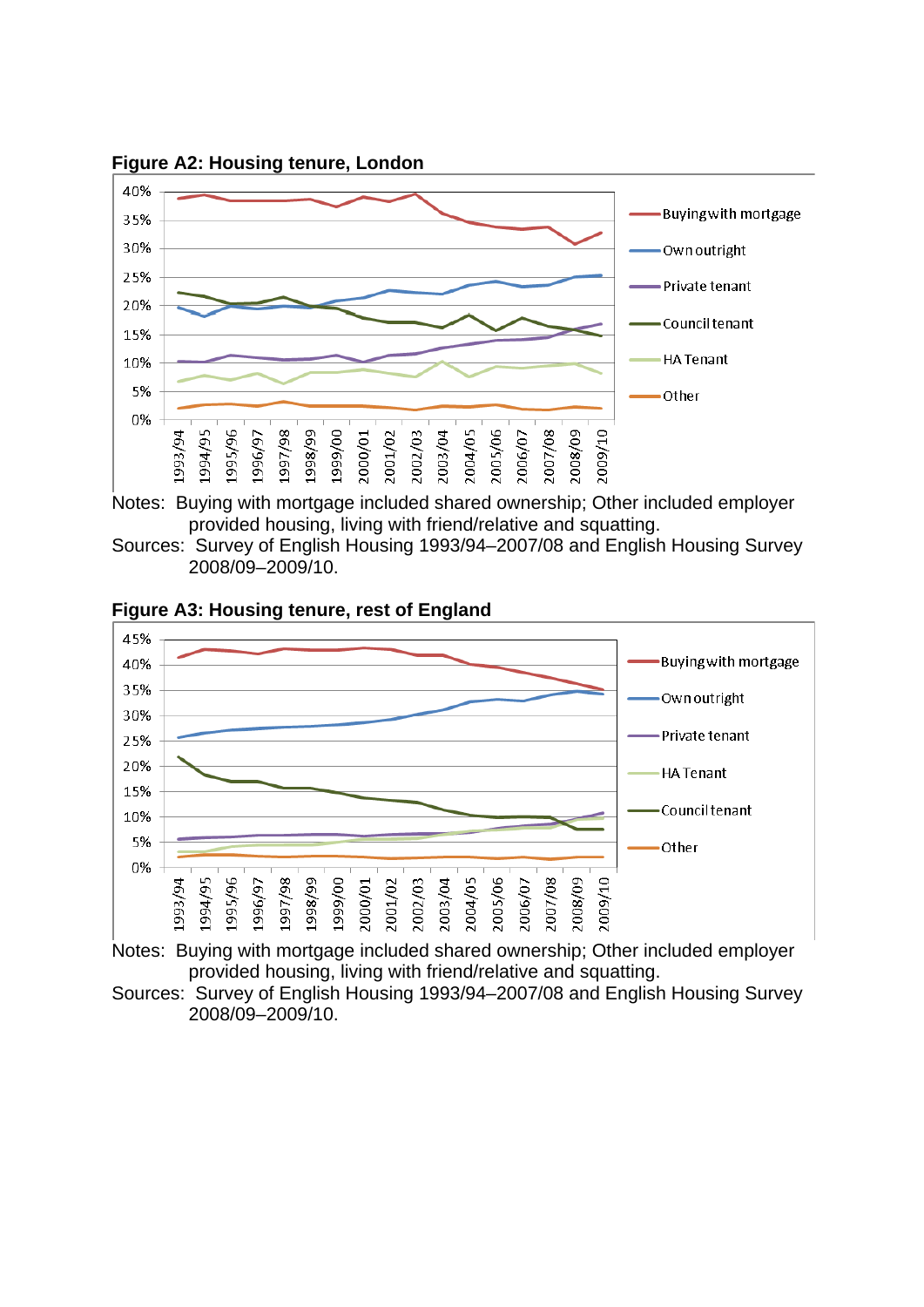

**Figure A4: Housing tenure, England** 

Note: Buying with mortgage included shared ownership. Sources: Survey of English Housing 1993/94–2007/08 and English Housing Survey

2008/09–2009/10.



**Figure A5: Housing tenure, London** 

Note: Buying with mortgage included shared ownership. Sources: Survey of English Housing 1993/94–2007/08 and English Housing Survey 2008/09–2009/10.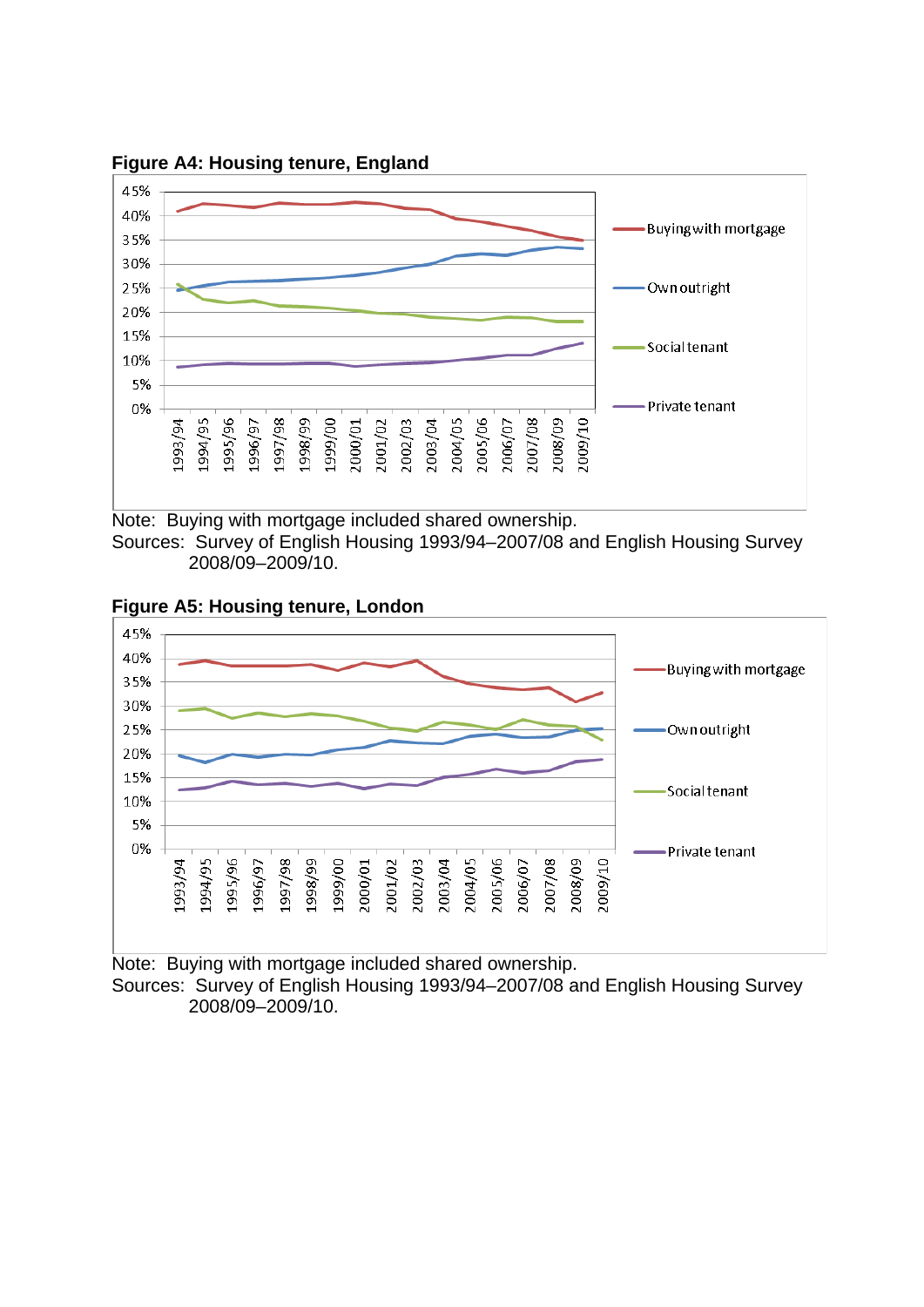

**Figure A6: Housing tenure, rest of England** 

Note: Buying with mortgage included shared ownership. Sources: Survey of English Housing 1993/94–2007/08 and English Housing Survey 2008/09–2009/10.

|                         |                       | 1994/95 | 2001/02 | 2008/09 |
|-------------------------|-----------------------|---------|---------|---------|
| Single person           | Own outright          | 32%     | 35%     | 40%     |
|                         | Buying with mortgage  | 21%     | 24%     | 20%     |
|                         | Social tenant         | 34%     | 29%     | 27%     |
|                         | Private tenant        | 13%     | 12%     | 14%     |
|                         |                       | 100%    | 100%    | 100%    |
| Couple with no          | Own outright          | 39%     | 44%     | 50%     |
| children                | Buying with mortgage  | 40%     | 38%     | 33%     |
|                         | Social tenant         | 13%     | 10%     | 9%      |
|                         | Private tenant        | 8%      | 7%      | 9%      |
|                         |                       | 100%    | 100%    | 100%    |
| Couple with<br>children | Own outright          | 12%     | 13%     | 10%     |
|                         | Buying with mortgage  | 66%     | 68%     | 66%     |
|                         | Social tenant         | 16%     | 13%     | 13%     |
|                         | Private tenant        | 6%      | 6%      | 11%     |
|                         |                       | 100%    | 100%    | 100%    |
| Lone parent             | Own outright          | 14%     | 15%     | 7%      |
|                         | Buying with mortgage  | 28%     | 29%     | 26%     |
|                         | Social tenant         | 49%     | 46%     | 44%     |
|                         | <b>Private tenant</b> | 9%      | 11%     | 23%     |
|                         |                       | 100%    | 100%    | 100%    |
| All household           | Own outright          | 26%     | 28%     | 34%     |
| types                   | Buying with mortgage  | 43%     | 43%     | 36%     |
|                         | Social tenant         | 23%     | 20%     | 18%     |

**Table A1: Household type within tenure, England**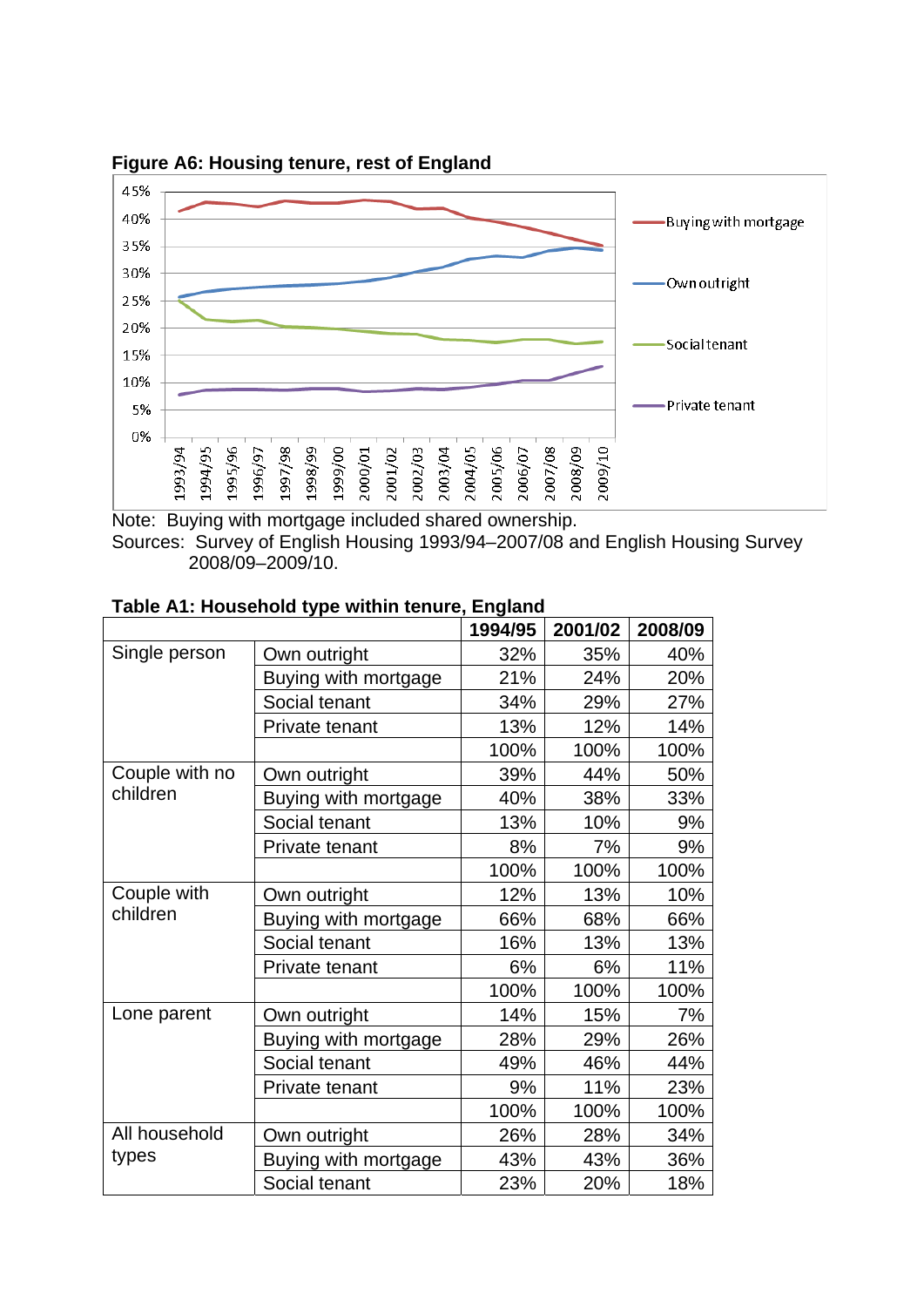| Private tenant | '0%  | 9%   | 12%    |
|----------------|------|------|--------|
|                | 100% | 100% | $00\%$ |

Sources: Survey of English Housing 1993/94-2007/08 and English Housing Survey removed the data for 2009/10 because we are uncertain as that the results 2008/09. In this table and the next two tables (A2 and A3), we have are reliable when used at this level of disaggregation.

|                |                      | 1994/95 | 2001/02 | 2008/09 |
|----------------|----------------------|---------|---------|---------|
| Single person  | Own outright         | 24%     | 28%     | 32%     |
|                | Buying with mortgage | 25%     | 25%     | 23%     |
|                | Social tenant        | 35%     | 30%     | 29%     |
|                | Private tenant       | 16%     | 17%     | 16%     |
|                |                      | 100%    | 100%    | 100%    |
| Couple with no | Own outright         | 28%     | 35%     | 40%     |
| children       | Buying with mortgage | 42%     | 40%     | 31%     |
|                | Social tenant        | 17%     | 10%     | 14%     |
|                | Private tenant       | 13%     | 14%     | 15%     |
|                |                      | 100%    | 100%    | 100%    |
| Couple with    | Own outright         | 11%     | 15%     | 10%     |
| children       | Buying with mortgage | 60%     | 59%     | 53%     |
|                | Social tenant        | 23%     | 19%     | 22%     |
|                | Private tenant       | 7%      | 6%      | 15%     |
|                |                      | 100%    | 100%    | 100%    |
| Lone parent    | Own outright         | 8%      | 11%     | 4%      |
|                | Buying with mortgage | 23%     | 21%     | 18%     |
|                | Social tenant        | 60%     | 61%     | 56%     |
|                | Private tenant       | 9%      | 8%      | 21%     |
|                |                      | 100%    | 100%    | 100%    |
| All household  | Own outright         | 18%     | 23%     | 25%     |
| types          | Buying with mortgage | 39%     | 38%     | 31%     |
|                | Social tenant        | 29%     | 25%     | 26%     |
|                | Private tenant       | 13%     | 13%     | 18%     |
|                |                      | 100%    | 100%    | 100%    |

## **able A2: Household type within tenure, London T**

Notes: Buying with mortgage included shared ownership; Private tenant included private renting from individuals and organisations, employer provided housing, living with friend/relative and squatting.

Sources: Survey of English Housing 1993/94-2007/08 and English Housing Survey 2008/09. The data for 2009/10 have been excluded from this more detailed analysis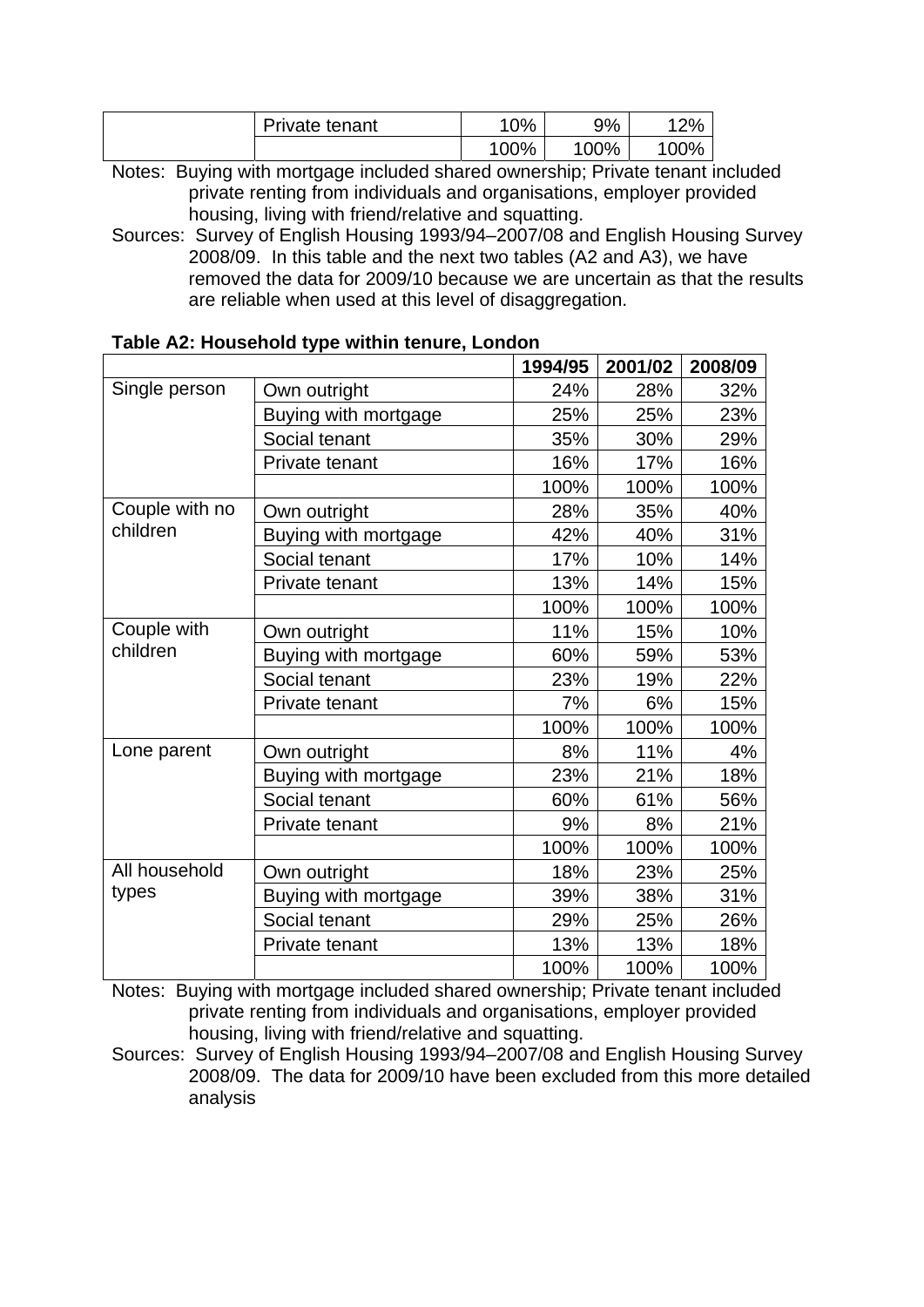|                |                      | 1994/95 | 2001/02 | 2008/09 |
|----------------|----------------------|---------|---------|---------|
| Single person  | Own outright         | 34%     | 36%     | 41%     |
|                | Buying with mortgage | 20%     | 23%     | 20%     |
|                | Social tenant        | 33%     | 29%     | 26%     |
|                | Private tenant       | 13%     | 12%     | 13%     |
|                |                      | 100%    | 100%    | 100%    |
| Couple with no | Own outright         | 41%     | 45%     | 51%     |
| children       | Buying with mortgage | 40%     | 38%     | 33%     |
|                | Social tenant        | 13%     | 10%     | 9%      |
|                | Private tenant       | 7%      | 7%      | 8%      |
|                |                      | 100%    | 100%    | 100%    |
| Couple with    | Own outright         | 12%     | 13%     | 10%     |
| children       | Buying with mortgage | 67%     | 69%     | 68%     |
|                | Social tenant        | 15%     | 13%     | 11%     |
|                | Private tenant       | 6%      | 6%      | 11%     |
|                |                      | 100%    | 100%    | 100%    |
| Lone parent    | Own outright         | 16%     | 15%     | 7%      |
|                | Buying with mortgage | 29%     | 31%     | 28%     |
|                | Social tenant        | 46%     | 42%     | 42%     |
|                | Private tenant       | 9%      | 11%     | 23%     |
|                |                      | 100%    | 100%    | 100%    |
| All household  | Own outright         | 27%     | 29%     | 35%     |
| types          | Buying with mortgage | 43%     | 43%     | 36%     |
|                | Social tenant        | 22%     | 19%     | 17%     |
|                | Private tenant       | 9%      | 9%      | 12%     |
|                |                      | 100%    | 100%    | 100%    |

**Table A3: Household type within tenure, rest of England**

Sources: Survey of English Housing 1993/94–2007/08 and English Housing Survey 2008/09. The data for 2009/10 have been excluded from this more detailed analysis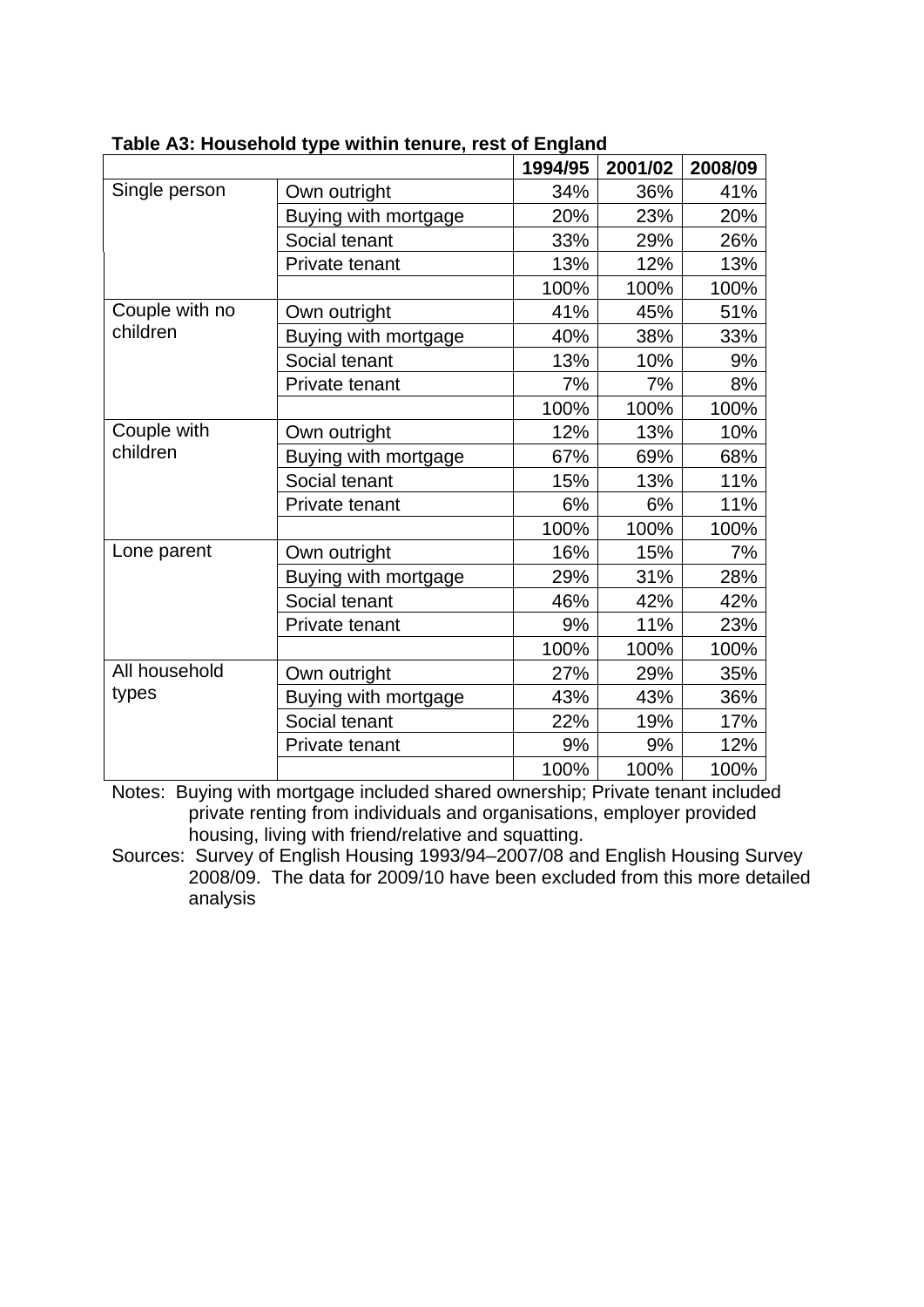

**Figure A7: Percentage changes of household head aged 65+, London** 

Sources: Survey of English Housing 1993/94–2007/08 and English Housing Survey 2008/09–2009/10.



**Figure A8: Percentage changes of household head aged 65+, rest of England** 

Sources: Survey of English Housing 1993/94–2007/08 and English Housing Survey 2008/09–2009/10.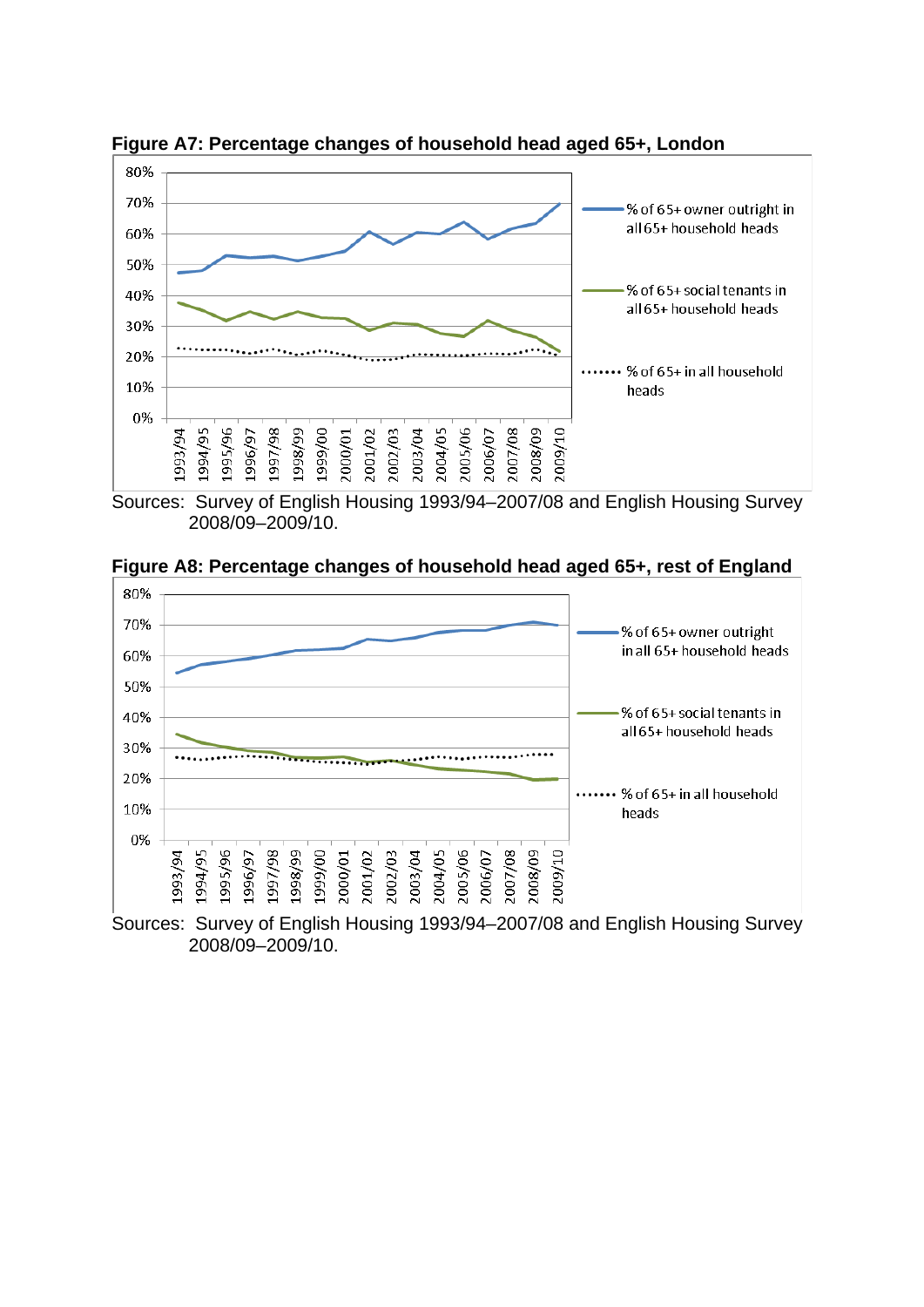

**Figure A9: Percentage changes of household head aged 65+, England** 

Sources: Survey of English Housing 1993/94–2007/08 and English Housing Survey 2008/09–2009/10.





Notes: Buying with mortgage included shared ownership; Private tenant included private renting from individuals and organisations, employer provided housing, living with friend/relative and squatting.

Sources: Survey of English Housing 1993/94–2007/08 and English Housing Survey 2008/09–2009/10.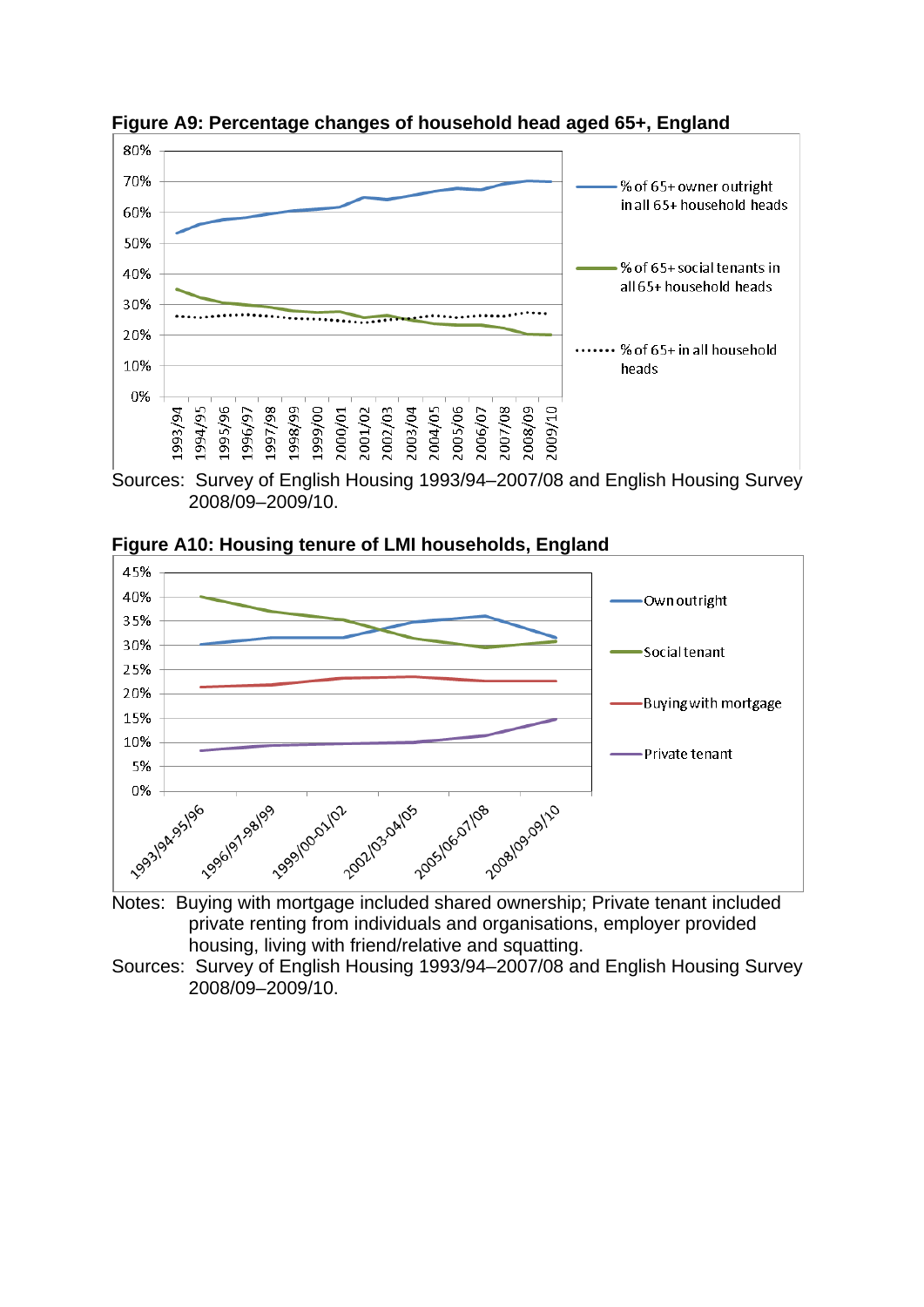

**Figure A11: Housing tenure of LMI households, London** 



Sources: Survey of English Housing 1993/94–2007/08 and English Housing Survey 2008/09–2009/10.



**Figure A12: Housing tenure of LMI households, rest of England**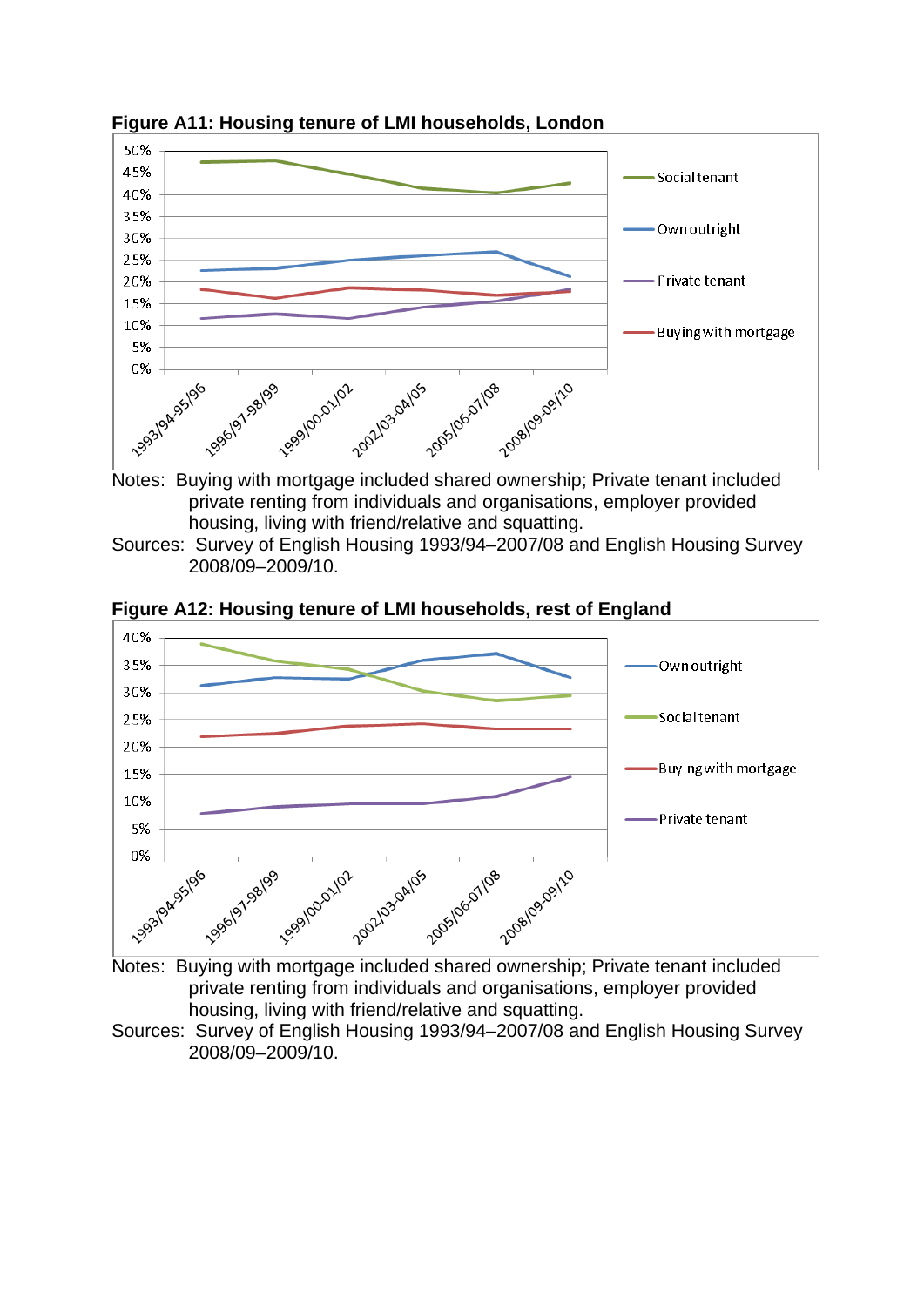|                           |                      | 1993/94-95/96 | 2002/03-04/05 | 2008/09-09/10 |
|---------------------------|----------------------|---------------|---------------|---------------|
| Single                    | Own outright         | 35%           | 41%           | 38%           |
| person                    | Buying with mortgage | 6%            | 8%            | 10%           |
|                           | Social tenant        | 49%           | 40%           | 39%           |
|                           | Private tenant       | 10%           | 11%           | 13%           |
|                           |                      | 100%          | 100%          | 100%          |
| Couple with               | Own outright         | 48%           | 56%           | 56%           |
| no children               | Buying with mortgage | 19%           | 19%           | 17%           |
|                           | Social tenant        | 28%           | 19%           | 19%           |
|                           | Private tenant       | 5%            | 6%            | 9%            |
|                           |                      | 100%          | 100%          | 100%          |
| Couple with               | Own outright         | 7%            | 8%            | 9%            |
| children                  | Buying with mortgage | 49%           | 57%           | 52%           |
|                           | Social tenant        | 36%           | 25%           | 23%           |
|                           | Private tenant       | 7%            | 10%           | 16%           |
|                           |                      | 100%          | 100%          | 100%          |
| Lone parent               | Own outright         | 11%           | 11%           | 5%            |
|                           | Buying with mortgage | 23%           | 28%           | 20%           |
|                           | Social tenant        | 55%           | 47%           | 50%           |
|                           | Private tenant       | 11%           | 13%           | 25%           |
|                           |                      | 100%          | 100%          | 100%          |
| All<br>household<br>types | Own outright         | 30%           | 35%           | 32%           |
|                           | Buying with mortgage | 21%           | 24%           | 23%           |
|                           | Social tenant        | 40%           | 31%           | 31%           |
|                           | Private tenant       | 8%            | 10%           | 15%           |
|                           |                      | 100%          | 100%          | 100%          |

**Table A4: Household type within tenure for LMI households, England**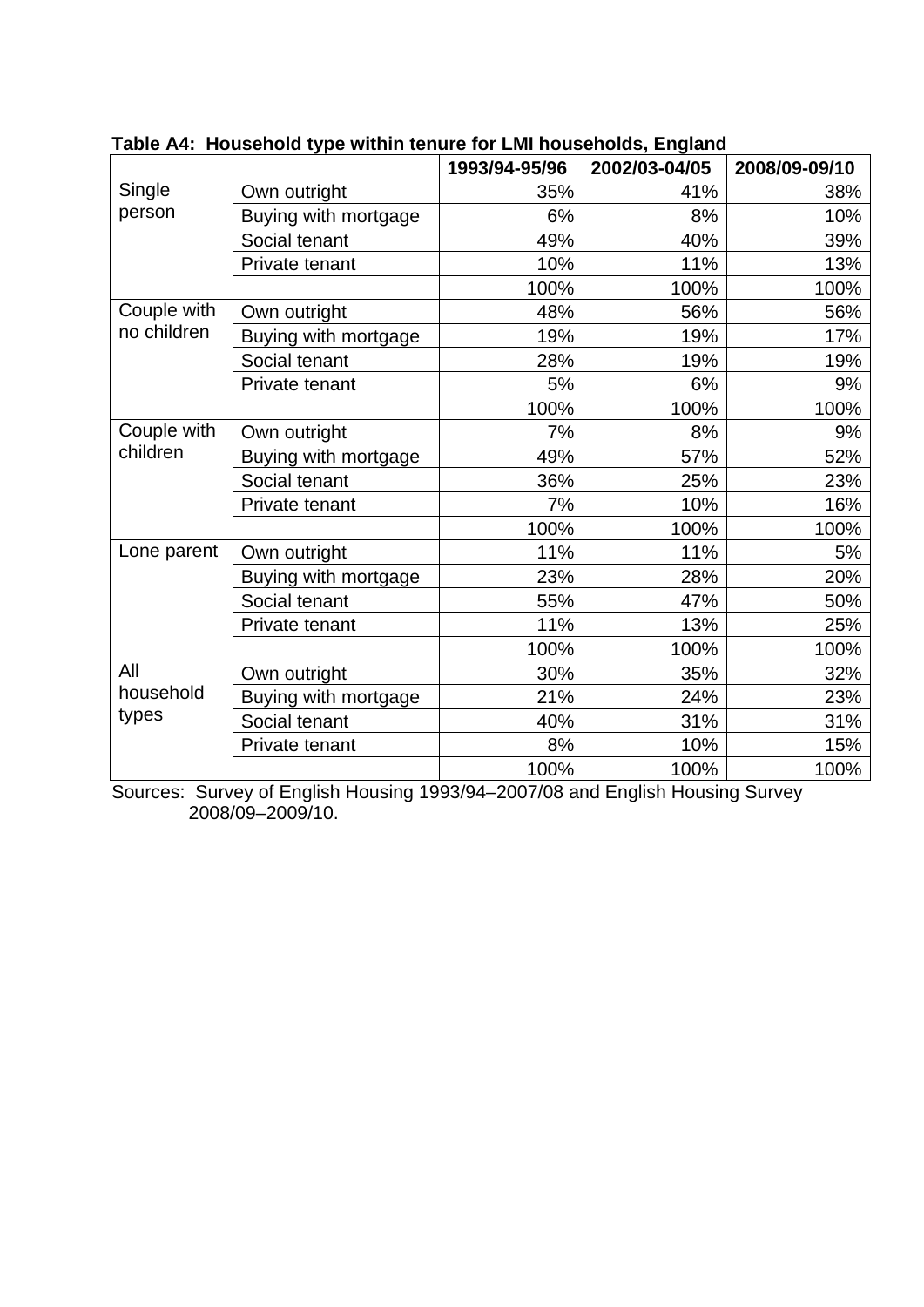|                           |                      | 1993/94-95/96 | 2002/03-04/05 | 2008/09-09/10 |
|---------------------------|----------------------|---------------|---------------|---------------|
| Single                    | Own outright         | 26%           | 32%           | 32%           |
| person                    | Buying with mortgage | 7%            | 7%            | 7%            |
|                           | Social tenant        | 54%           | 47%           | 47%           |
|                           | Private tenant       | 13%           | 13%           | 14%           |
|                           |                      | 100%          | 100%          | 100%          |
| Couple with               | Own outright         | 41%           | 48%           | 44%           |
| no children               | Buying with mortgage | 18%           | 18%           | 17%           |
|                           | Social tenant        | 34%           | 26%           | 28%           |
|                           | Private tenant       | 7%            | 9%            | 12%           |
|                           |                      | 100%          | 100%          | 100%          |
| Couple with               | Own outright         | 5%            | 8%            | 6%            |
| children                  | Buying with mortgage | 38%           | 41%           | 38%           |
|                           | Social tenant        | 47%           | 36%           | 32%           |
|                           | Private tenant       | 9%            | 15%           | 24%           |
|                           |                      | 100%          | 100%          | 100%          |
| Lone parent               | Own outright         | 8%            | 9%            | 4%            |
|                           | Buying with mortgage | 17%           | 19%           | 12%           |
|                           | Social tenant        | 64%           | 64%           | 67%           |
|                           | Private tenant       | 11%           | 8%            | 18%           |
|                           |                      | 100%          | 100%          | 100%          |
| All<br>household<br>types | Own outright         | 23%           | 26%           | 21%           |
|                           | Buying with mortgage | 18%           | 18%           | 18%           |
|                           | Social tenant        | 47%           | 41%           | 43%           |
|                           | Private tenant       | 12%           | 14%           | 18%           |
|                           |                      | 100%          | 100%          | 100%          |

**Table A5: Household type within tenure for LMI households, London**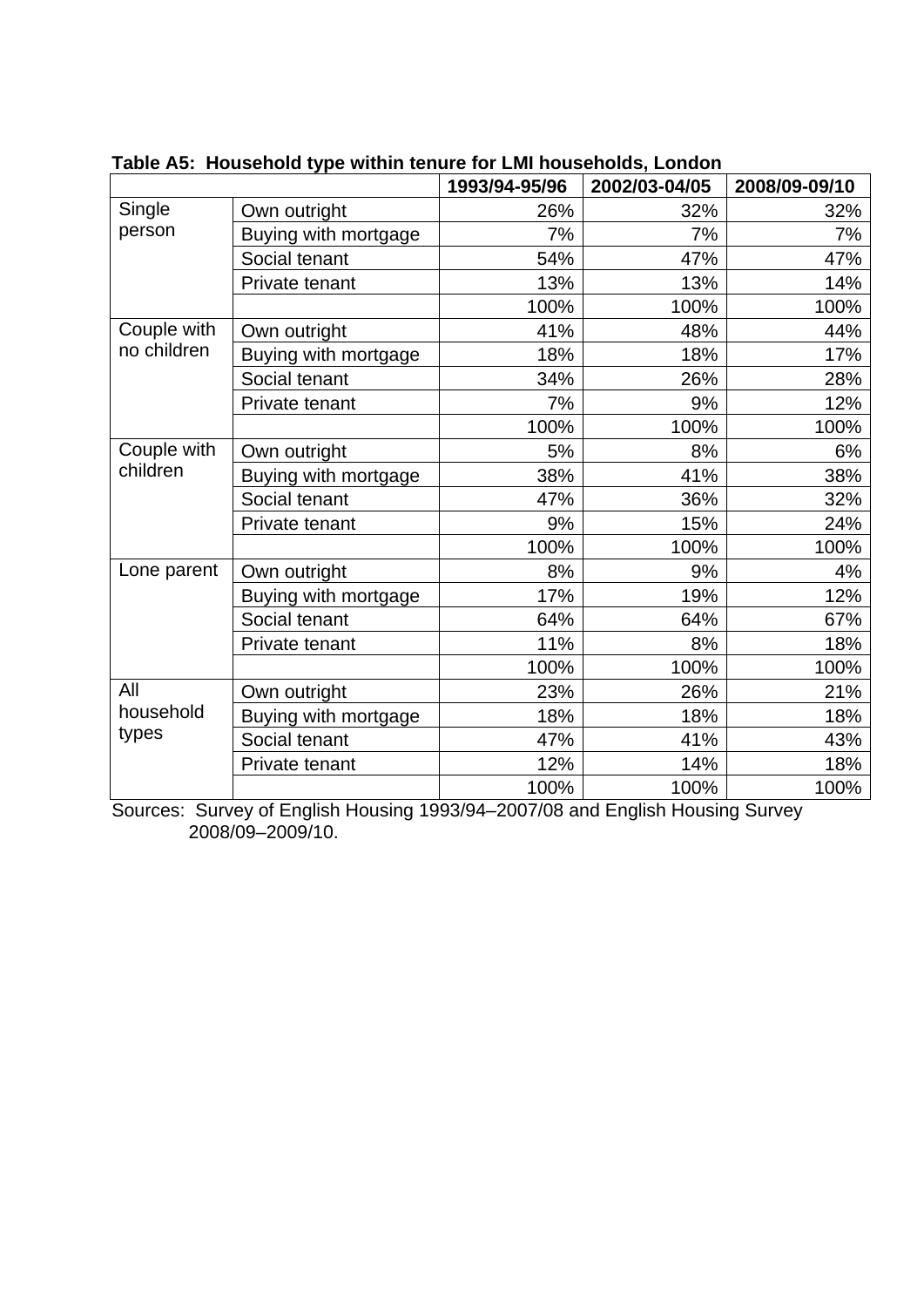|                           |                      | 1993/94-95/96 | 0 TVI ENII HVAJJUTUJAJI TVOL VI ENGRITU<br>2002/03-04/05 | 2008/09-09/10 |
|---------------------------|----------------------|---------------|----------------------------------------------------------|---------------|
| Single                    | Own outright         | 36%           | 42%                                                      | 39%           |
| person                    | Buying with mortgage | 6%            | 9%                                                       | 10%           |
|                           | Social tenant        | 49%           | 40%                                                      | 38%           |
|                           | Private tenant       | 9%            | 10%                                                      | 13%           |
|                           |                      | 100%          | 100%                                                     | 100%          |
| Couple with               | Own outright         | 49%           | 57%                                                      | 57%           |
| no children               | Buying with mortgage | 19%           | 19%                                                      | 17%           |
|                           | Social tenant        | 27%           | 19%                                                      | 18%           |
|                           | Private tenant       | 5%            | 6%                                                       | 8%            |
|                           |                      | 100%          | 100%                                                     | 100%          |
| Couple with               | Own outright         | 7%            | 8%                                                       | 10%           |
| children                  | Buying with mortgage | 51%           | 59%                                                      | 54%           |
|                           | Social tenant        | 35%           | 24%                                                      | 21%           |
|                           | Private tenant       | 7%            | 9%                                                       | 15%           |
|                           |                      | 100%          | 100%                                                     | 100%          |
| Lone parent               | Own outright         | 11%           | 11%                                                      | 5%            |
|                           | Buying with mortgage | 24%           | 30%                                                      | 22%           |
|                           | Social tenant        | 54%           | 45%                                                      | 47%           |
|                           | Private tenant       | 11%           | 14%                                                      | 26%           |
|                           |                      | 100%          | 100%                                                     | 100%          |
| All<br>household<br>types | Own outright         | 31%           | 36%                                                      | 33%           |
|                           | Buying with mortgage | 22%           | 24%                                                      | 23%           |
|                           | Social tenant        | 39%           | 30%                                                      | 29%           |
|                           | Private tenant       | 8%            | 10%                                                      | 14%           |
|                           |                      | 100%          | 100%                                                     | 100%          |

**Table A6: Household type within tenure for LMI households, rest of England**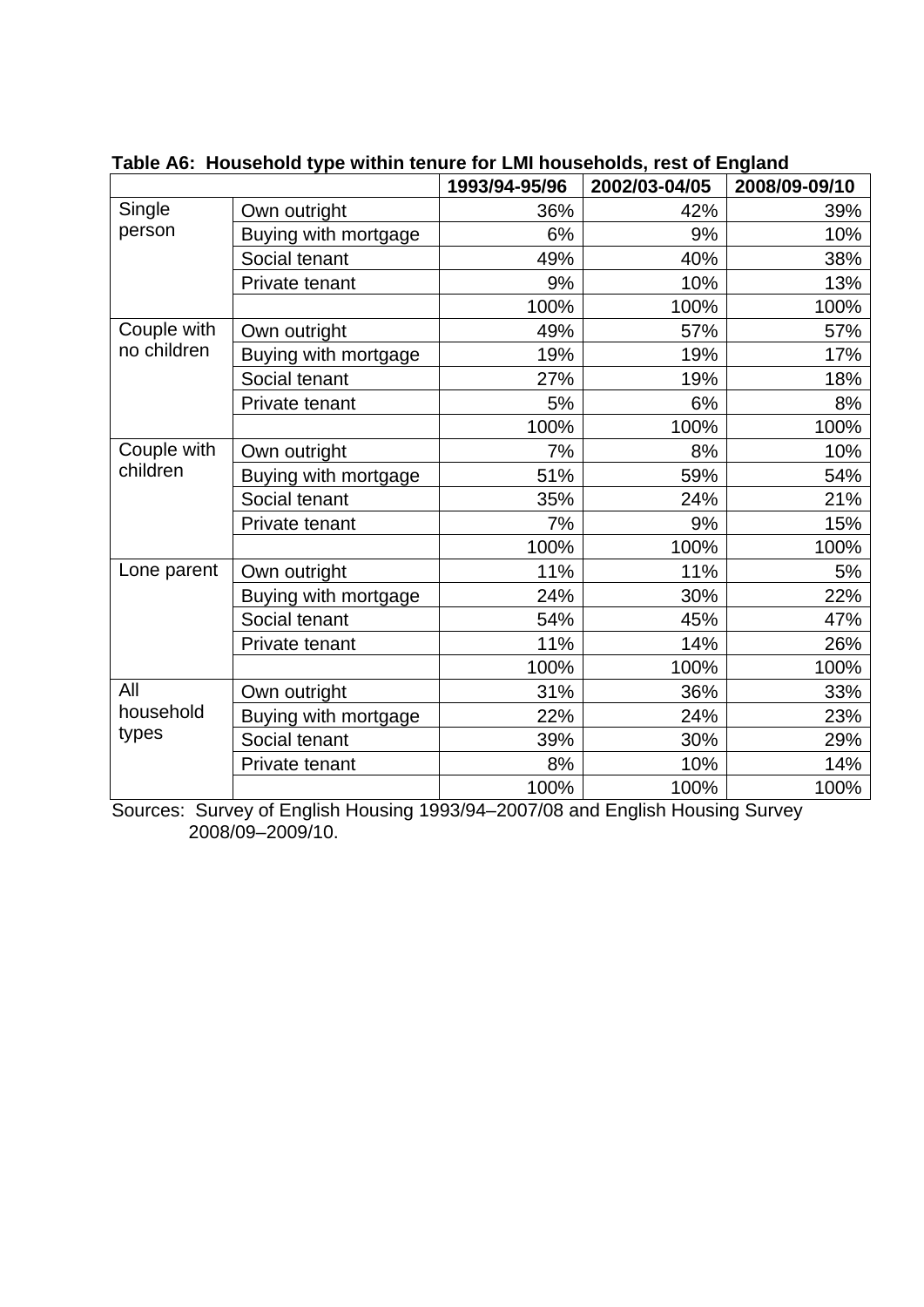|                    |                      | 1993/94-95/96 | 2002/03-04/05 | 2008/09-09/10 |
|--------------------|----------------------|---------------|---------------|---------------|
| England            | Owner outright       | 9%            | 10%           | 8%            |
|                    | Buying with mortgage | 39%           | 45%           | 40%           |
|                    | Social tenant        | 44%           | 34%           | 33%           |
|                    | Private tenant       | 9%            | 11%           | 19%           |
|                    |                      | 100%          | 100%          | 100%          |
| London             | Owner outright       | 7%            | 8%            | 5%            |
|                    | Buying with mortgage | 29%           | 30%           | 25%           |
|                    | Social tenant        | 54%           | 50%           | 48%           |
|                    | Private tenant       | 10%           | 12%           | 21%           |
|                    |                      | 100%          | 100%          | 100%          |
| Rest of<br>England | Owner outright       | 7%            | 8%            | 5%            |
|                    | Buying with mortgage | 29%           | 30%           | 25%           |
|                    | Social tenant        | 54%           | 50%           | 48%           |
|                    | Private tenant       | 10%           | 12%           | 21%           |
|                    |                      | 100%          | 100%          | 100%          |

**Table A7: Housing tenure of LMI families with children** 

Note: Families with children include couples with children, lone parents and multiadults with dependent children.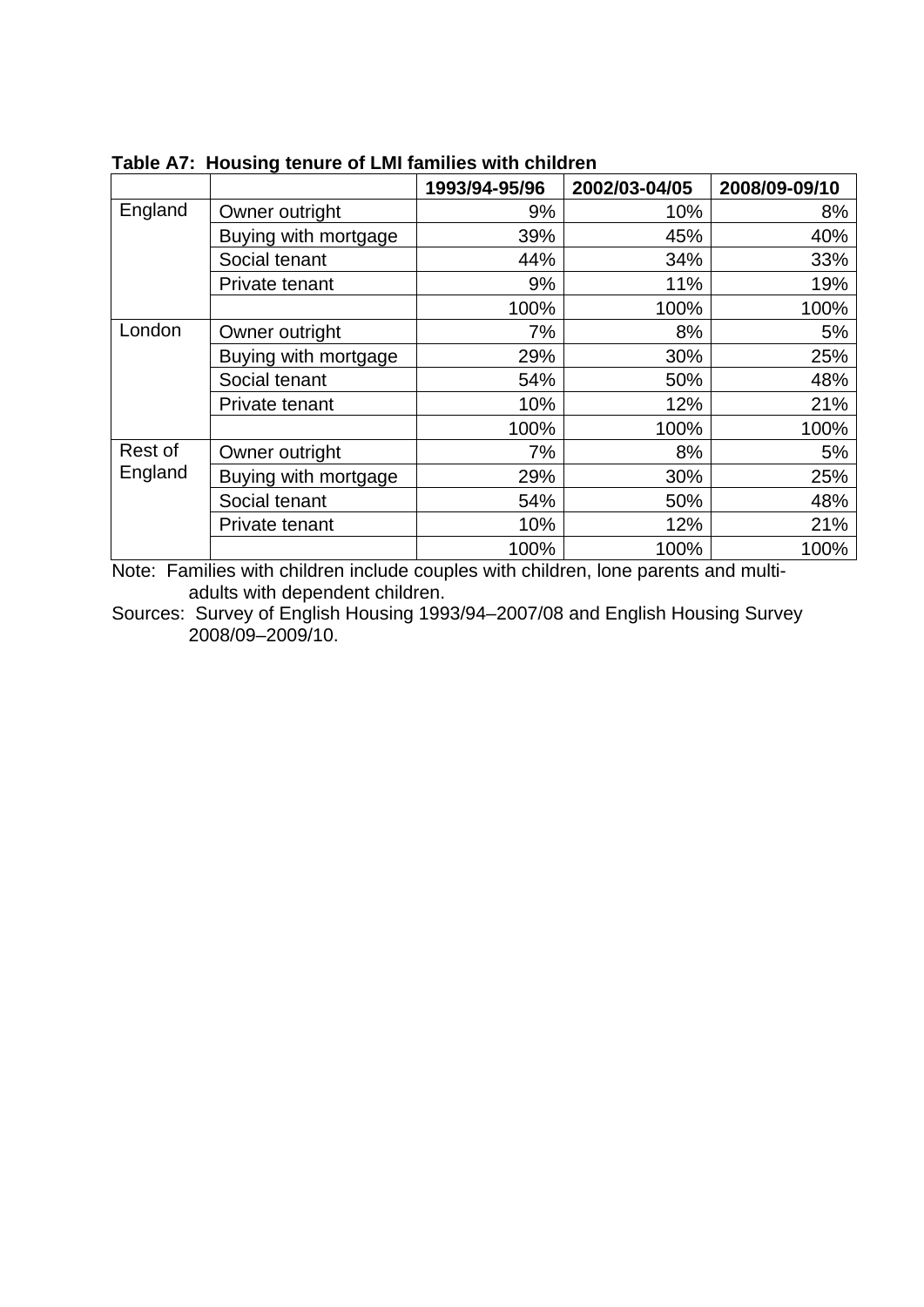

**Figure A13: Housing tenure of LQ households, England** 

- private renting from individuals and organisations, employer provided housing. living with friend/relative and squatting.
- Sources: Survey of English Housing 1993/94–2007/08 and English Housing Survey 2008/09–2009/10.



**Figure A14: Housing tenure of LQ households, London**